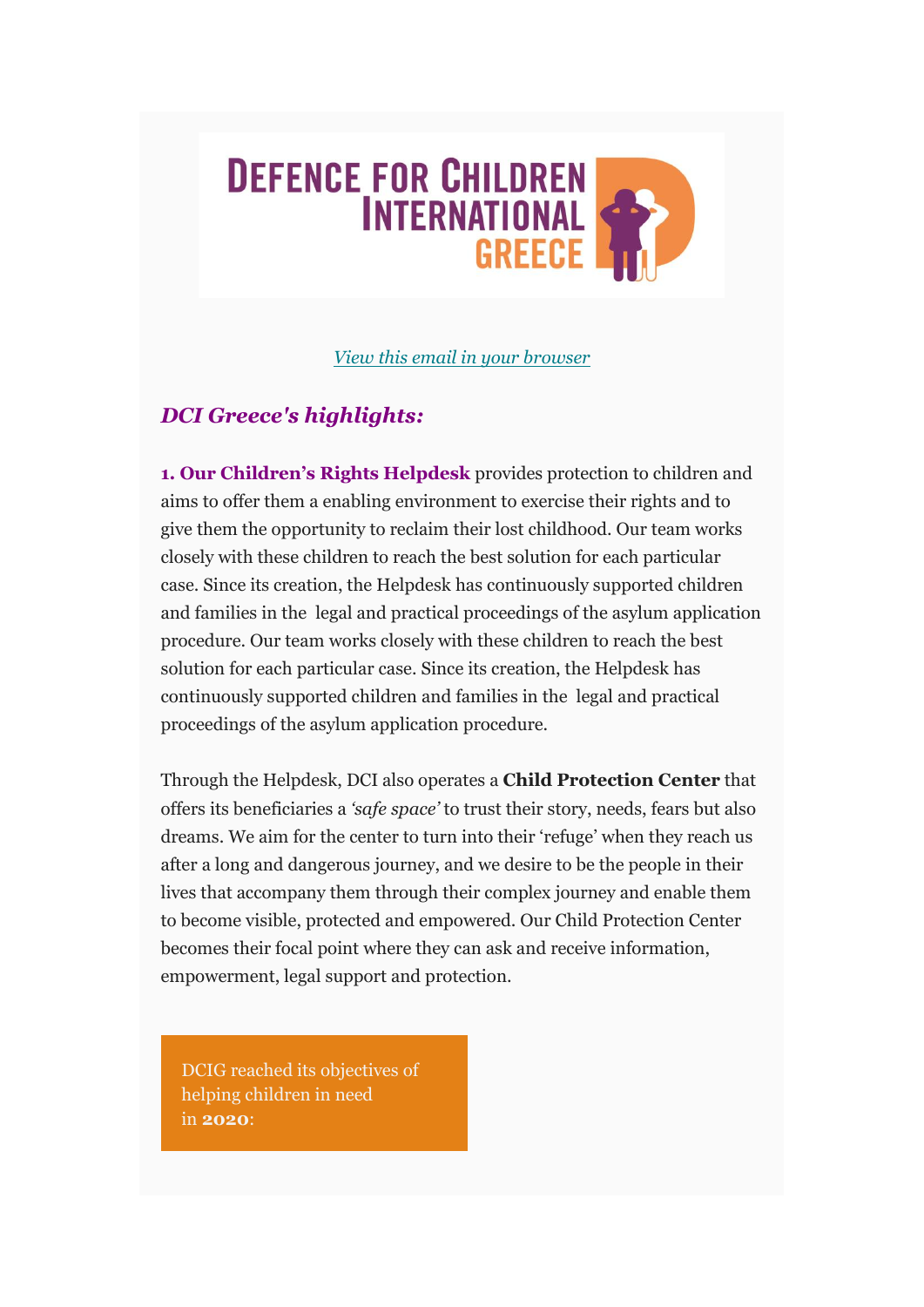months of January until March: 2021 started well! During the

- 31 homeless children, sleeping rough on the streets or in shared **100 martments with adults,** in high risk of the children we exploitation, were transferred to a safe *68* **shelter**
- **9 children** managed to access the asylum **1936 procedure and receive** their asylum documents
- **1 child** received a positive family reunification **85 of our cases of our cases of our cases of our cases of our cases of our cases of our cases of our cases** be safe with his relative in another EU country
- **2 single mothers** and their children received international protection
- **6 children** were released from detention and were transferred to safe accommodation

For these children, finding accommodation and accessing the official asylum system means much more than having a roof over their head and obtaining documents. It means that they are no longer invisible. They become visible again, and have lower chances to be sexually or otherwise exploited. We need to keep working hard, until every single unaccompanied child becomes safe again.

*Our legal and protection services in relation to UAM's are currently delivered as part of a broader emergency support programme to UAMs (medical, psychological, humanitarian and outreach components) called Themida III and is run in collaboration with the NGO Better Days. Our*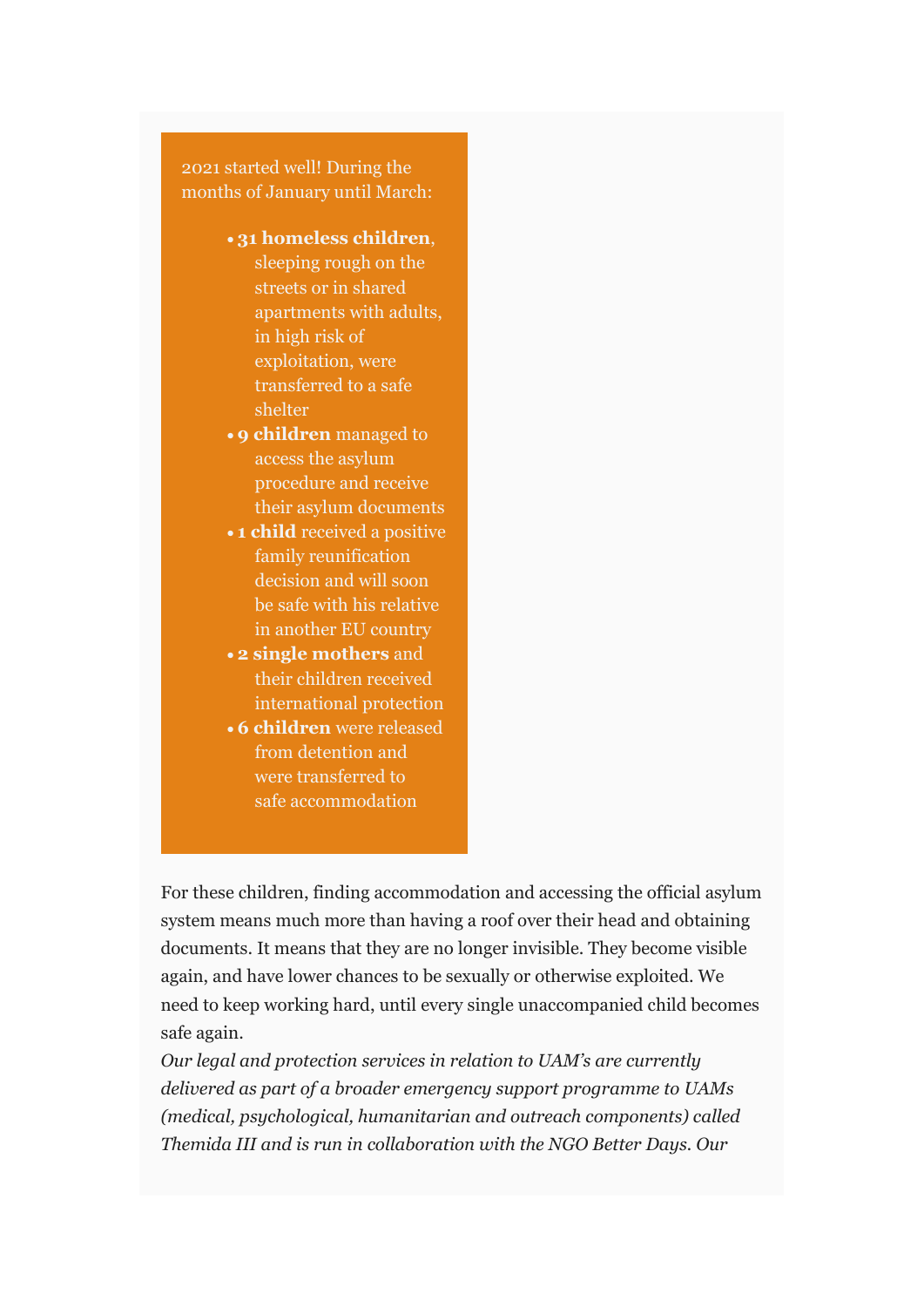*successful and impactful collaboration in the family reunification interventions in Lesvos island in 2019-2020, made us believe that when we merge our expertise with the expertise of other Stakeholders who share the same ethics, values, determination and love for the children our impact can become even stronger. Soon we will launch Themida Greece aiming to reach out greater impact.*

#### **2. Become Safe Project**:

This month we are kicking off our 'Become Safe project'. The latest data shows that in Greece, **more than 2.000 unaccompanied minors on the move are exposed to homelessness and rough living conditions incompatible with their needs and rights as children**. Consequently, these children are exponentially exposed to serious protection risks such as sexual and labor exploitation, abuse and threats of their life. DCIG observes that many unaccompanied minors are being sexually abused in Athens and in reception camps, or that they are continuously harassed and exploited by criminal gangs that operate in the country. Most of the cases go unreported because children are afraid and lack support to file a complaint to the authorities, since there is no system to protect them as witnesses.

The Become Safe project aims to prevent violence against children through the promotion of protective factors and a culture of safeguarding, and through addressing the barriers refugee and asylum-seeking children face to access multidisciplinary victims support in Greece. The first phase of the project will equip a wide range of professionals with tools and knowledge, while in the second phase, we will train migrant children to become advocates for children's rights within their communities. *If you are interested in this project and want to know more, please contact*   $\overline{u}$ 

#### **3. #CanYouHearMe?**

At DCIG, we strongly advocate for the right of all children to be heard and have their views taken seriously, in accordance with the UNCRC. In this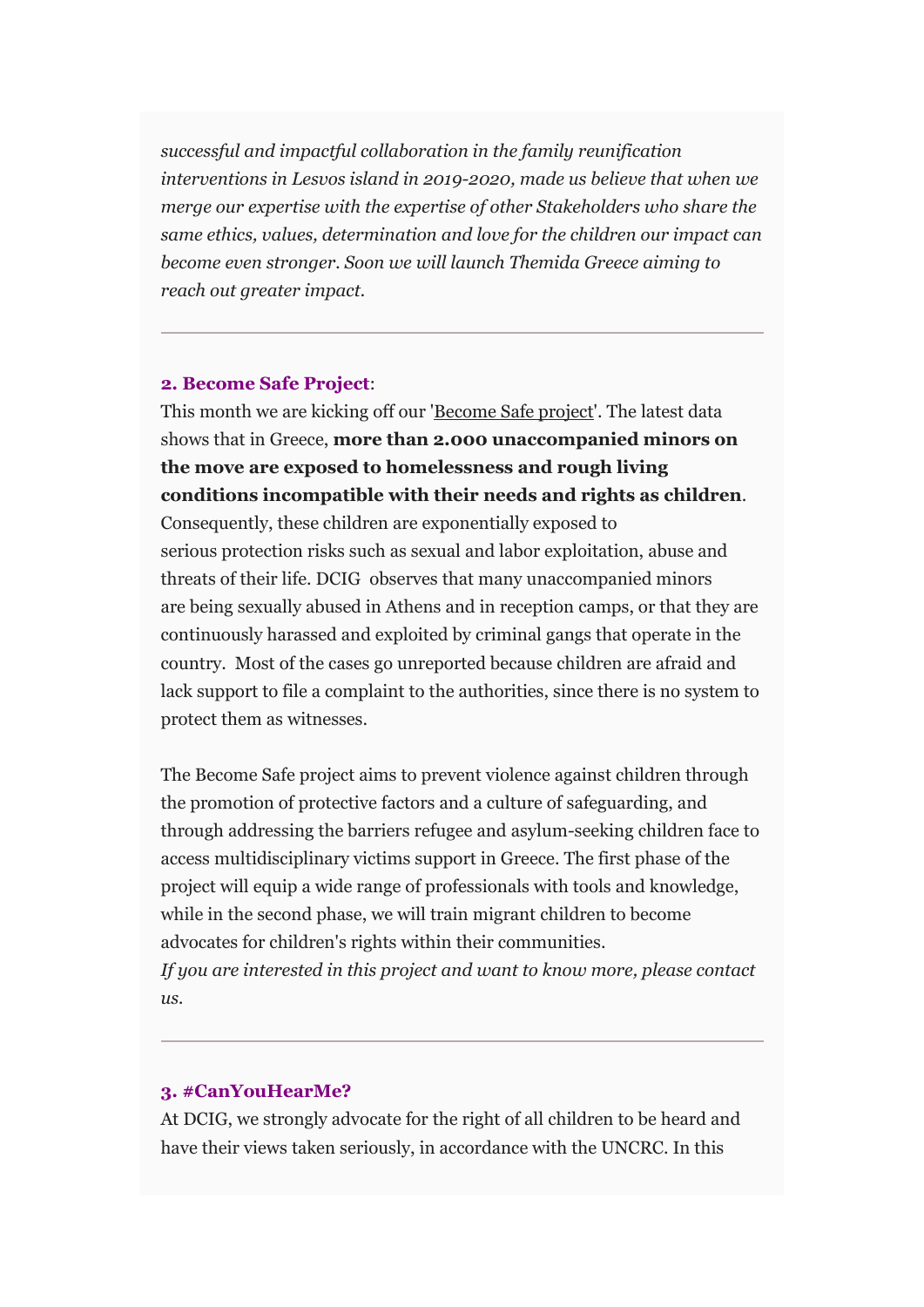light, we want to give on of our children a platform to express themselves each month via this newsletter.

For this issue, we spoke to **Neda**, **a young girl from Afghanistan** that arrived in Camp Moria on Lesbos almost 3 years ago. Neda has since been transferred to a shelter in Athens and is a beneficiary of international protection in Greece, but her journey to get to this point has been paved with many difficulties.

When recalling her experience on Lesbos, she says the biggest difficulties were the insecure living conditions, but that an often overlooked problem was that of the lack of support and help minors received in the camp, "**we had no information on our rights, on the laws, on the possibilities that exist for us**" she recalls, "**it is urgent something is done about this. Minors need to know about their rights**."

Neda says that her story is one of many amongst migrant children that arrive on the islands, "**we are left alone, no one listens... there is no support or help available there**." For her, it is crucial we give a voice to the children and make them feel that they matter. Her experience in the camp spurred her to become an outspoken advocate on issues migrant children face in Greece, and it is the reason she came up with the idea of organizing a **webinar** that would give a voice to a wide range of children who have been in similar situations.

The webinar, she says, "will be an **opportunity for migrant children to express their views, their dreams** and show the other side of migration, that is always viewed and addressed as an issue to be resolved. **We want to show the world we are not a problem to be scared of, but that we embody many possibilities**." She continues by saying this webinar will give the opportunity to children to express and defend themselves, "**I want people to listen to us.** I think the least they could do is to hear our stories, not to judge but with the intent to understand. **We are here but feel invisible. I hope people will hear us and listen.**"

*If you are interested about attending the webinar, stay tuned, we will be*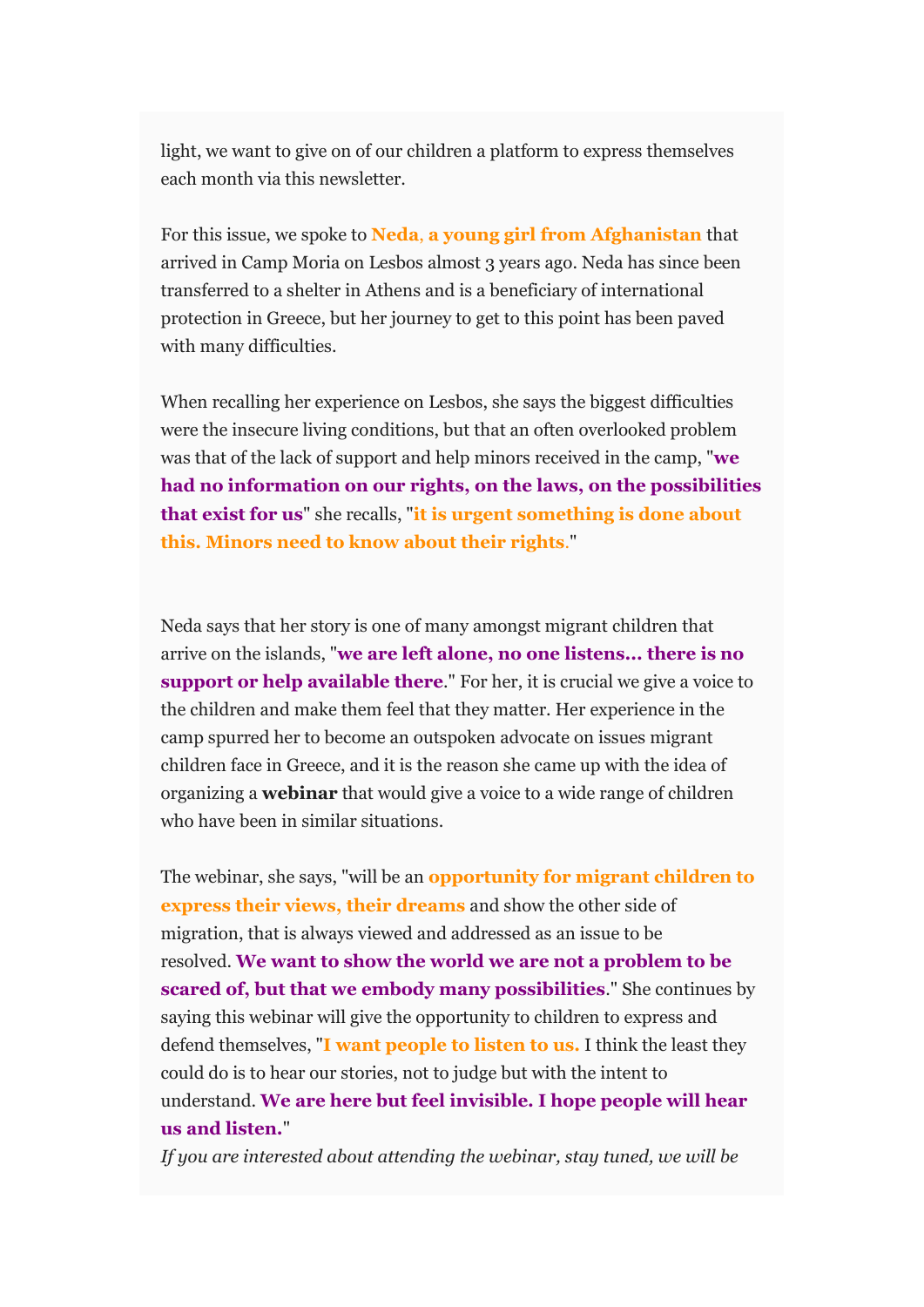*sending out more information in the coming weeks.*

We hope you enjoyed this short read and if you want to hear more about Neda's story and views, you can visit the [Migratory Birds newspaper,](https://gmail.us1.list-manage.com/track/click?u=96e38e4b4640b8fdb3adb83d3&id=aefed37c5e&e=80becb2e5b) to which Neda contributes as a Young Journalist by writing articles and hosting the site's web radio.

#### **4. DCI Advocacy:**

Greece is currently conducting its [Universal Periodic Review \(UPR\)](https://gmail.us1.list-manage.com/track/click?u=96e38e4b4640b8fdb3adb83d3&id=5a31f9b6bb&e=80becb2e5b) under the auspice of the UN Human Rights Council. The UPR has emerged as a key mechanism to scrutinize the human rights record of all UN Member States, but **robust civil society participation** is crucial to ensuring effective counterbalances to States' self-reporting of their human rights records, which is why and DCIG has submitted a complementary report reviewing the situation of children on the move in Greece.

**DCI's report** highlights the current issues in Greece related to children on the move as it touches on the UN Convention on the Rights of the Child (UNCRC), the European Convention on Human Rights (ECHR) and other international human rights instruments.

**[Read our report here](https://gmail.us1.list-manage.com/track/click?u=96e38e4b4640b8fdb3adb83d3&id=3cbfffb551&e=80becb2e5b)**

Furthermore, we wish to highlight the European Migration Network (EMN)'s ["Report on the state of the implementation in 2019 of the 2017](https://gmail.us1.list-manage.com/track/click?u=96e38e4b4640b8fdb3adb83d3&id=aef1b2735f&e=80becb2e5b)  [Communication on the protection of children in migration"](https://gmail.us1.list-manage.com/track/click?u=96e38e4b4640b8fdb3adb83d3&id=aef1b2735f&e=80becb2e5b) that incorporates information provided by NGOs affiliated to the Initiative for Children in Migration (ICM), which includes DCIG. Our inputs are to be found on pages 25, 26 and 27 of the EMN report.

#### **5. News from the field and beyond:**

-**Adoption of the GC25 on children's rights in relation to the digital environment**: The Committee on the Rights of the Child has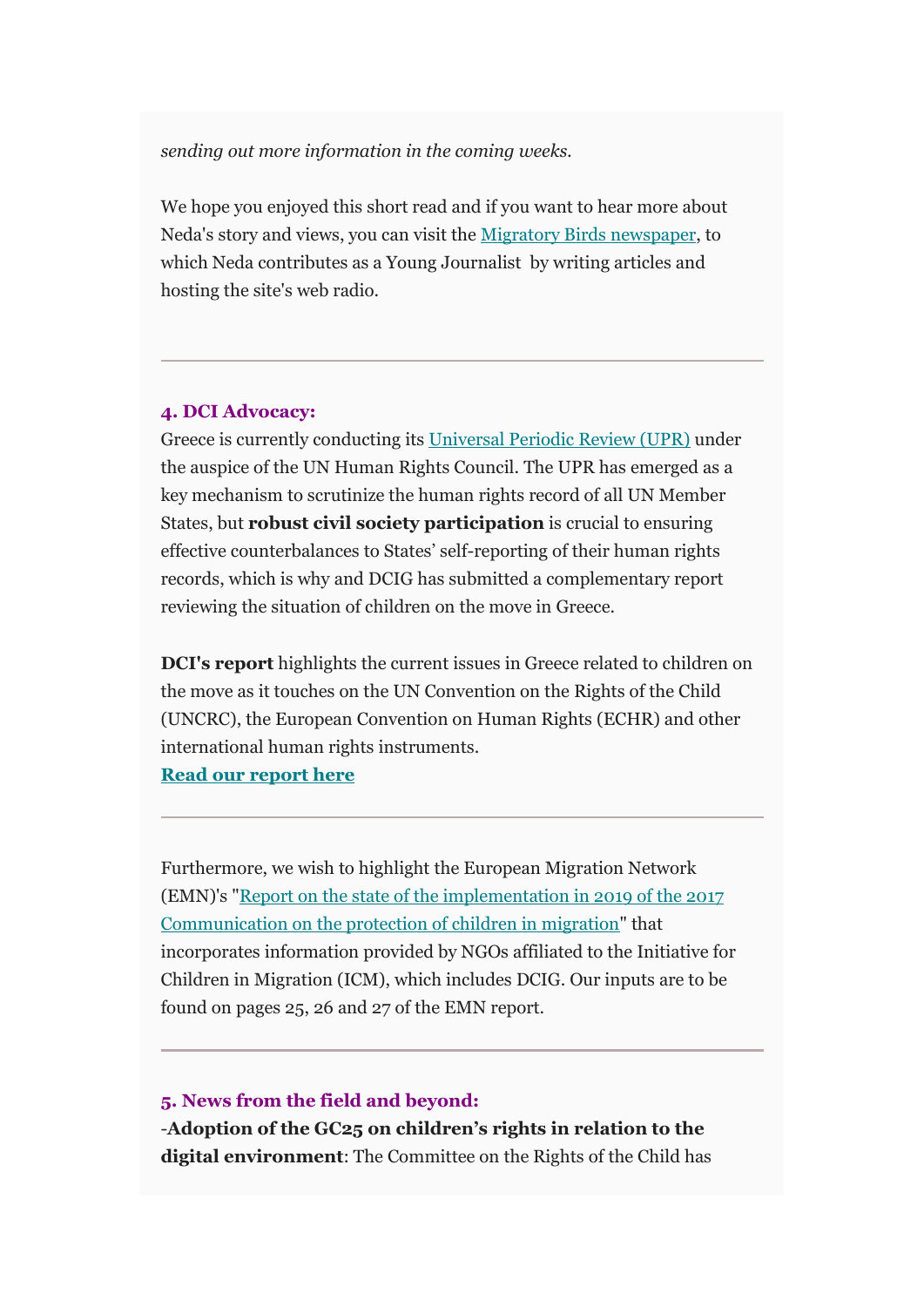adopted the final version of its General Comment No. 25, which sets out how State Parties should implement the Convention in relation to the digital environment, and provides guidance to ensure the promotion, protection and respect for all children's rights in the digital world.

The CRC also published a [child-friendly version of the GC](https://gmail.us1.list-manage.com/track/click?u=96e38e4b4640b8fdb3adb83d3&id=62e852208e&e=80becb2e5b) which can be found here & click here to [read the Committee's General Comment No. 25](https://gmail.us1.list-manage.com/track/click?u=96e38e4b4640b8fdb3adb83d3&id=b8f2b642b9&e=80becb2e5b)

- **The EU has launched a new Strategy on the Rights of the Child and the European Child Guarantee.** The strategy is a new comprehensive EU policy framework to ensure the protection of rights of all children, and secure access to basic services for vulnerable children. Read it [here.](https://gmail.us1.list-manage.com/track/click?u=96e38e4b4640b8fdb3adb83d3&id=158fe1ed0f&e=80becb2e5b)

### **6. What we've been reading:**

We want to share with you our list of the most interesting reports and articles that came out recently:

- This Open Letter to the Greek and EU ministers ["All Children have the](https://gmail.us1.list-manage.com/track/click?u=96e38e4b4640b8fdb3adb83d3&id=503d2cf0be&e=80becb2e5b)  [Right to go to school"](https://gmail.us1.list-manage.com/track/click?u=96e38e4b4640b8fdb3adb83d3&id=503d2cf0be&e=80becb2e5b)

- This report by HelpRefugees "Under Pressure - [How Greece is closing on](https://gmail.us1.list-manage.com/track/click?u=96e38e4b4640b8fdb3adb83d3&id=2478c3cd15&e=80becb2e5b)  [Civil Society"](https://gmail.us1.list-manage.com/track/click?u=96e38e4b4640b8fdb3adb83d3&id=2478c3cd15&e=80becb2e5b)

- EuroMedMonitor's Release on Greece's [discriminatory vaccination](https://gmail.us1.list-manage.com/track/click?u=96e38e4b4640b8fdb3adb83d3&id=ff441a0986&e=80becb2e5b)  [practices](https://gmail.us1.list-manage.com/track/click?u=96e38e4b4640b8fdb3adb83d3&id=ff441a0986&e=80becb2e5b)

- [The Mobile Info Team Report](https://gmail.us1.list-manage.com/track/click?u=96e38e4b4640b8fdb3adb83d3&id=9cc46d5656&e=80becb2e5b) on Housing Access for asylum seekers and refugees in Greece

- [UNHCR's recommendations](https://gmail.us1.list-manage.com/track/click?u=96e38e4b4640b8fdb3adb83d3&id=6e69b69f7c&e=80becb2e5b) for the presidencies of the Council of the European Union in 2021

- The [UNODC Global report on trafficking persons](https://gmail.us1.list-manage.com/track/click?u=96e38e4b4640b8fdb3adb83d3&id=f5bb5fbbd3&e=80becb2e5b) in 2020

DCI Greece is committed to securing a just and viable future for all children present in the Greek territory. DCI Greece aims to ensure through its actions that children's voice is heard and their rights are fully respected in practice. You can help and support us by donating  $\bigtriangledown$ 

**Paypal** account: [paypal.me/defenceforchildrengr](https://gmail.us1.list-manage.com/track/click?u=96e38e4b4640b8fdb3adb83d3&id=c37caffb39&e=80becb2e5b)